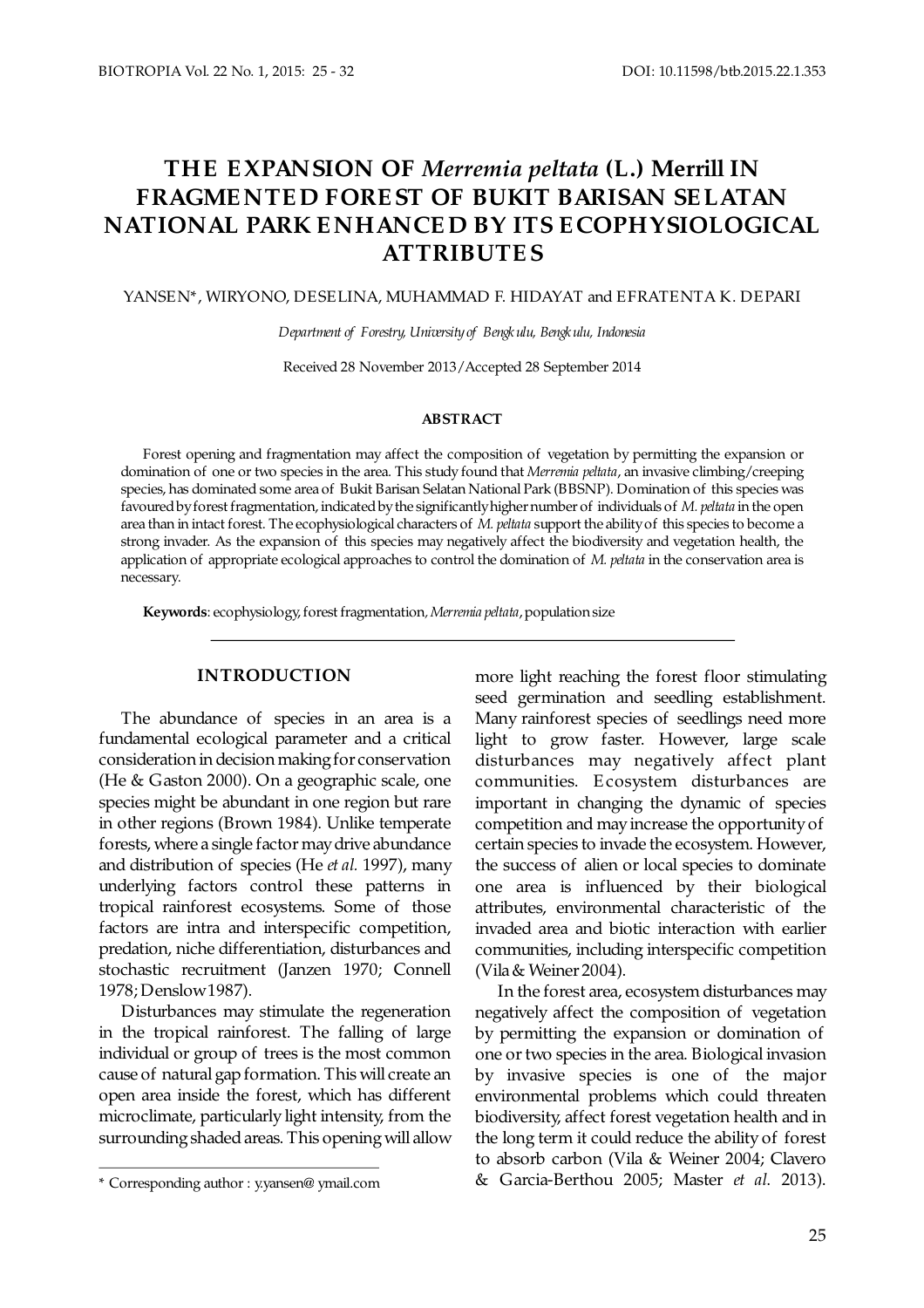Thus, if invasive species invade a large area of forests, the ability of forest ecosystem to mitigate climate change may also be affected. On the other hand, invasive species may be better adapted to the temperature rise (Hellman *et al.* 2008).

*Merremia peltata* (L.) Merrill (Convolvilaceae) is a climbing/creeping plant that originally comes from the Pacific. This species has been reported to become invasive in many areas of the Pacific. It grows very quickly in the open area and dominates degraded ecosystems (Kirkham 2004). The development of this species has become a major threat for plant and animal biodiversity in national parks.

Bukit Barisan Selatan National Park (BBSNP) is the third-largest conservation area in Sumatera covering about  $3,568$  km<sup>2</sup>. It is located in southwest Sumatera  $(4^{0}31' - 5^{0}57'$  S,  $103^{0}34' - 104^{0}43'$ E), which extends 150 km along the Bukit Barisan Range. The area of BBSNP spans across two provincial administrations, Lampung and Bengkulu. This national park contains some of the largest tracts of lowland forest remaining on Sumatera (O'Brien et al. 2004).

The expansion of M. peltata in relation to forest fragmentation has been happening in Bukit Barisan Selatan National Park (BBSNP). The development of M. peltata has dominated about 7,000 ha of BBSNP area (Master *et al.* 2013). This species grows very quickly in the open area and forest edges. The invasion of this species results in significant ecological consequences. *M. peltata* creeps and covers the area and blocks the development of seedling. It also climbs up the host trees or shrubs and may eventually kill them. Master *et al.* (2013) found that area dominated by *M. peltata* has lower diversity index than area where *M. peltata* is not dominant. Mega faunas, such as elephant, are also found to avoid area where this liana is dominant. In the long run, the expansion of this type of invasive species may contribute to the extinction of other species (Clavero & Garcia-Berthou 2005).

Existence of *M. peltata* in an area affects species conservation. Therefore, ecological aspects of this species need to be studied. To date, there is lack of information on the ecological aspects and ecophysiological characters of this species. Available information on this species so far

includes the record on the invasive plants of the Pacific (Josekutty et al. 2002), its natural distribution in certain area in the Pacific (Kirkham 2004) and its impact on the plant biodiversity in the invaded area (Master *et al.* 2013). The information on the ecological and ecophysiological characters may provide scientific foundation in future management of this species. Therefore, this research investigates the population density and size of *M. peltata* in open and intact forests and its ecophysiological characters which may contribute to this species ability to invade a certain forest area.

## **MATE RIALS AND ME THODS**

 This study was conducted in Pemerihan Resort of BBSNP in the Lampung Province (Fig. 1). Pemerihan Resort is about 19,009 ha. This area was chosen as M. *peltata* has started dominating several sites. However, compared with other areas in the BBSNP, such as Tampang and Way Haru Resorts, the development of M. peltata in the Pemerihan Resort has not been as massive as in those two resorts. Therefore, this research may provide insight into earlier stage of the invasion of this species.

 E arly observation indicated that the proliferation of M. *peltata* might be enhanced by forest opening; therefore, ecological aspects of this species were studied by comparing its population structure in open/fragmented and intact forests. Intact forest is dominated by large trees, while open area is dominated by shrubs and smaller trees. These two areas have distinct microclimates. Light intensity in the two areas was observed by using solar radiation meter. Fifty (50) 5 x 5 m plots were established in the open area where this species was dominant. Other 50 plots were placed in the intact forest next to the open area. The number of M. *peltata* was counted and the stem diameter was measured at the 0.5 m from the plant base. In case that plant individual has climbed and covered shrub or tree canopy, the canopy projection of the affected shrubs or trees was quantified. The differences of light intensity and the population attributes between the two sites were analysed by employing Student's t-test .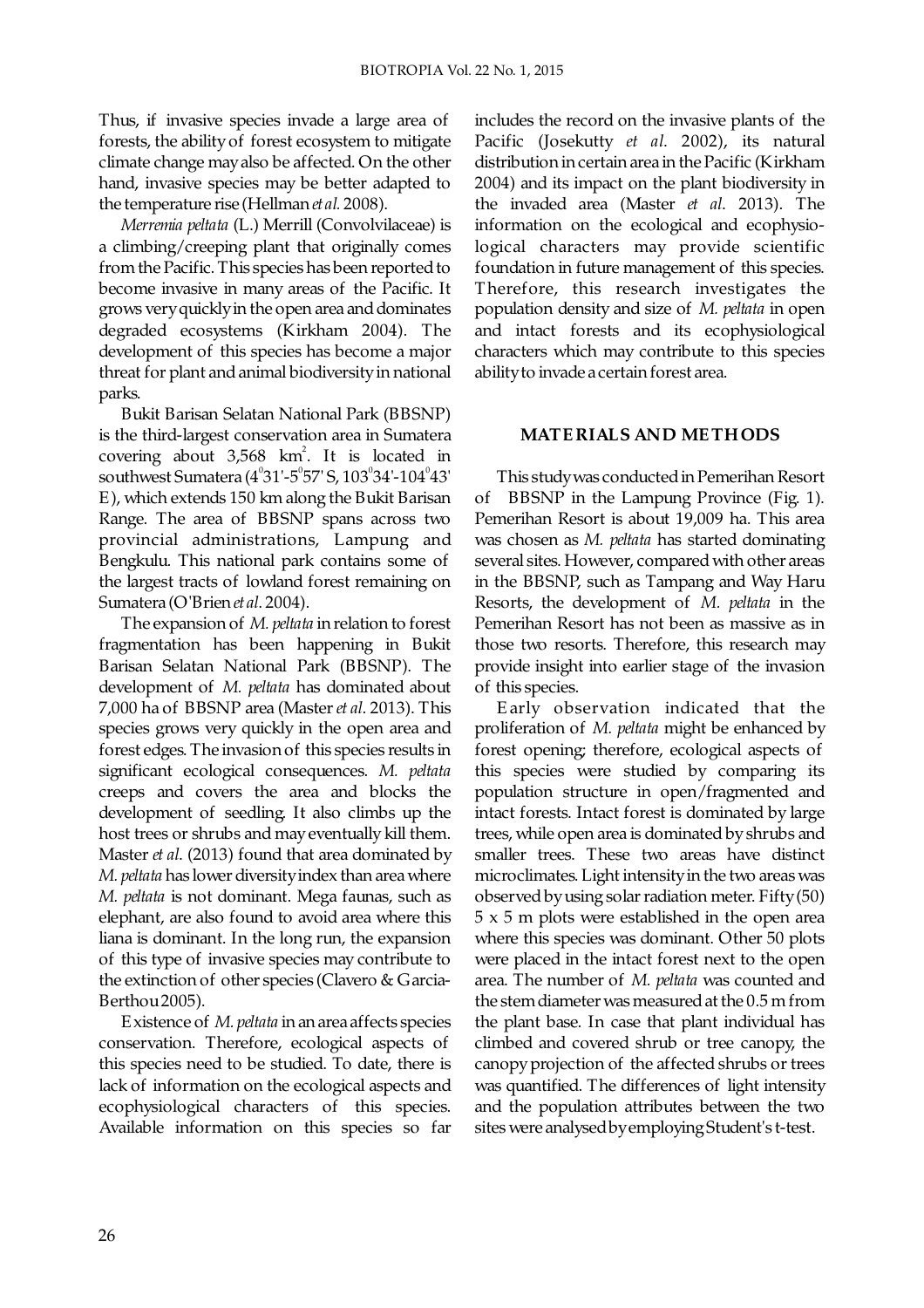

Figure 1. The location of Bukit Barisan Selatan National Park in southwest Sumatera (inset). The study site was at the Pemerihan Resort  $(\Box)$ 

Observation of *M. peltata* coverage to its host when it climbs was approached by measuring the light intensity under the occupied canopy and above the canopy. The percentage of canopy coverage by M. *peltata* to host's canopy was then counted by employing formula:

```
Percentage of canopy coverage = 
            100 – (LIUC/LIAC) x 100
where:
LIUC= Light intensity under the canopy 
LIAC= Light intensity above the canopy
```
Observed ecophysiological characters included Specific Leaf Area (SLA), wood density and xylem anatomy. Fifty (50) healthy leaves were taken from 50 individuals. Leaf area was then measured by analyzing the leaf images using a computer program called ImageJ (National Health Institute USA). Those leaves were then oven-dried at  $70\degree$ C for two days and were measured for their dry weight. SLA is the ratio of leaf area  $(cm<sup>2</sup>)$  and dry weight (g). Wood density was observed for 50 wood fractions from 50 individuals. After the volume of wood pieces was quantified, the wood samples were oven-dried at  $70^{\circ}$ C for two days and were measured for their dry weight. The wood density is the ratio between wood dry weight (g) and wood volume (cm<sup>3</sup>).

 Fifty wood samples from 50 individuals above were also taken for xylem observation. Before they were observed, the wood samples were put in 70% alcohol. In the laboratory, the samples were transversally sectioned and then were observed under microscope. Pictures of the samples were taken. Diameter of the xylem vessels was measured using ImageJ software (National Health Institute USA). Vessel diameters of stems were divided into 10 μm size classes. To determine the theoretical contribution of each vessel size class to the hydraulic conductance of the stem, vessel diameters were raised to the fourth power (Hagen-Poiseuille Law) (Tyree & Zimmerman 2002). The Hagen-Poiseuille Law is based on the experiments by Hagen in 1839 and Poiseuille in 1840 which found that water molecules are stationary on the capillary wall and move faster in the centre of the capillary. Therefore, flow rate is proportional to the fourth power of the radius of the capillary (Tyree & Zimmerman 2002). The relative contribution of each diameter class is the proportion of the sum of all the conduits raised to the fourth power. This sum reflects the capacity of stem to conduct water, which will consequently affect the ability of plants to grow faster.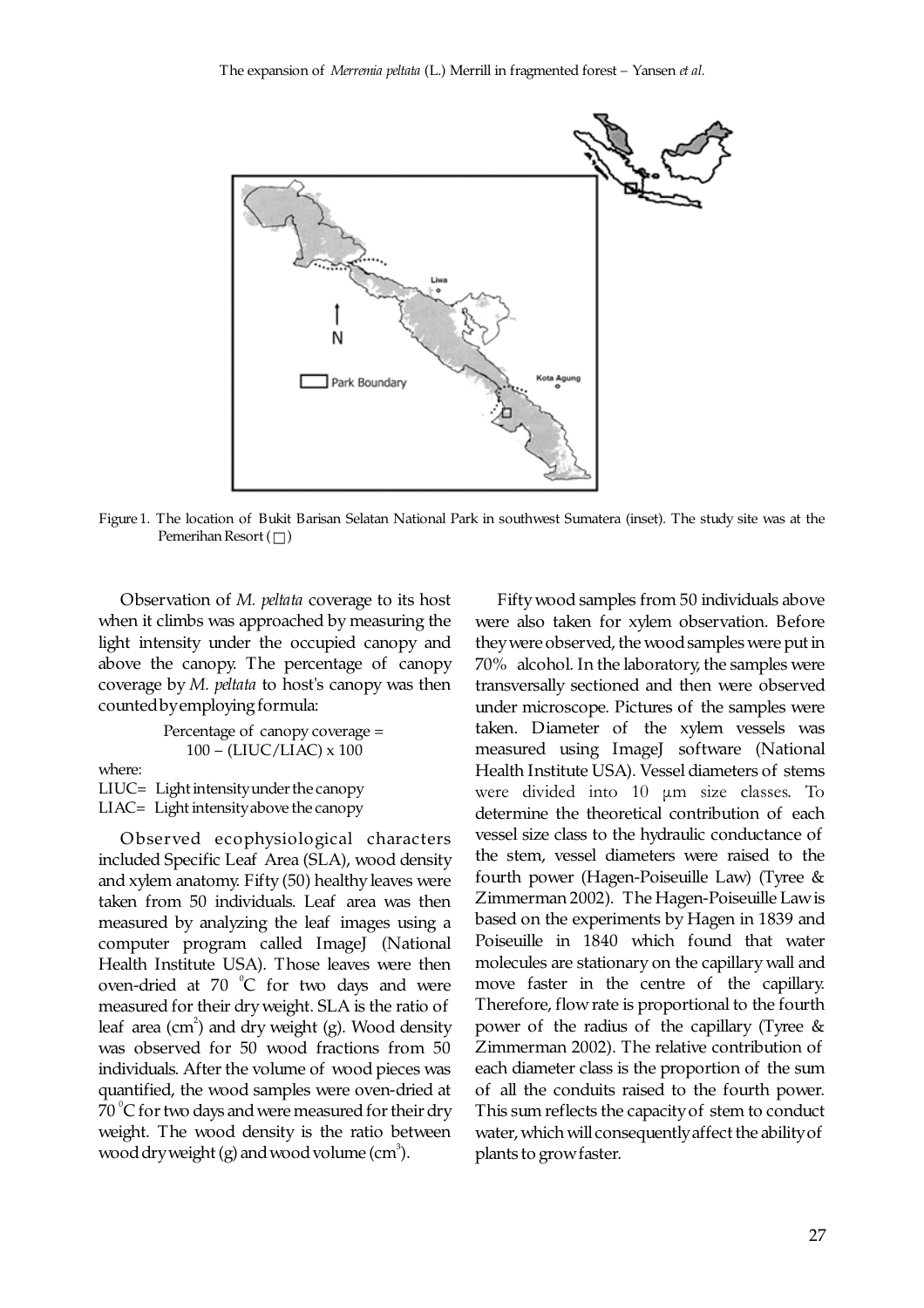### **RE SULTS AND DISCUSSION**

The expansion of M. *peltata* has become a real problem for species conservation in the BBSNP area. Since it was established in early 1970s, M. *peltata* has dominated approximately 7,000 ha of BBSNP area (Master *et al.* 2013). Satellite image showed that in 2002, M. peltata dominated area of about 6,393 ha. This area had become about 7,008 ha in 2008 (TNBBS 2011). Area of BBSNP which will be dominated by M. peltata is likely to be wider in the future. In the Pemerihan Resort, where this study was conducted, the expansion of *M. peltata*  has just been occurring for the last few years. This showed that this species keeps spreading to all areas of BBSNP.

 Light intensity between the two study sites differed significantly  $(t = 10.571; p < 0.01)$ . In the intact area, the light which went through the canopy and reached forest floor was about 171.26 lux. In the open area, the average light intensity was about 293.30 lux. This difference reflected the gradient of energy available for vegetation in these two different sites.

The average number of M. peltata in both study sites differed significantly  $(t = 4.907; p)$ <0.01) (Fig. 2). In the open area, the average number of M. peltata per area was 4.46 individuals per  $25 \text{ m}^2$ . In the intact area it was only  $0.20 \text{ M}$ . *peltata* plants per 25  $m^2$ . The figure shows that *M*. *peltata* preferred an open and fragmented area.

This research indicated that forest opening enhanced the expansion of *M. peltata*. As a fast growing species *M. peltata* quickly dominated the landscape and form a dense population. The number of M. *peltata* in the open area was 20 times as many as that in the shaded area. The area openness provides a full sunlight, in which this condition is favoured by pioneer species (Whitmore 1989).

 The domination of one species can also be indicated by the total basal area. This study found that total basal area of *M. peltata* in the open area, i.e.  $8.84 \text{ cm}^2 \text{ per } 25 \text{ m}^2$ , was higher than M. *peltata* plants in the shaded area, i.e.  $0.58$  per  $25 \text{ m}^2$  $(t = 4.435; p < 0.01)$  (Fig. 3). This indicated that total accumulation of biomass of M. peltata was much higher in the open area than in the shaded area.

Disturbances, in this case forest clearing/ fragmentation, change the ecosystem dramatically (Hooper et al. 2004) by affecting the availability of crucial resources, such as light, water and nutrients, in the area. Consequently, plants may respond differently to this gradient and ultimately this will determine which species will coexist (Brokaw & Busing 2000). The differences in performance involve establishment, growth and survival. The success of *M. peltata* to dominate the area depended on their ability to exploit resources and adapt with the available environmental niches. As the development of this species was much better in the open area, the more forest fragments created more chances this species had to invade the forest area.



Figure 2. The number of individuals of M. *peltata* per 25 m<sup>2</sup> in the open and intact forest areas. Error bar indicates 95% confidence intervals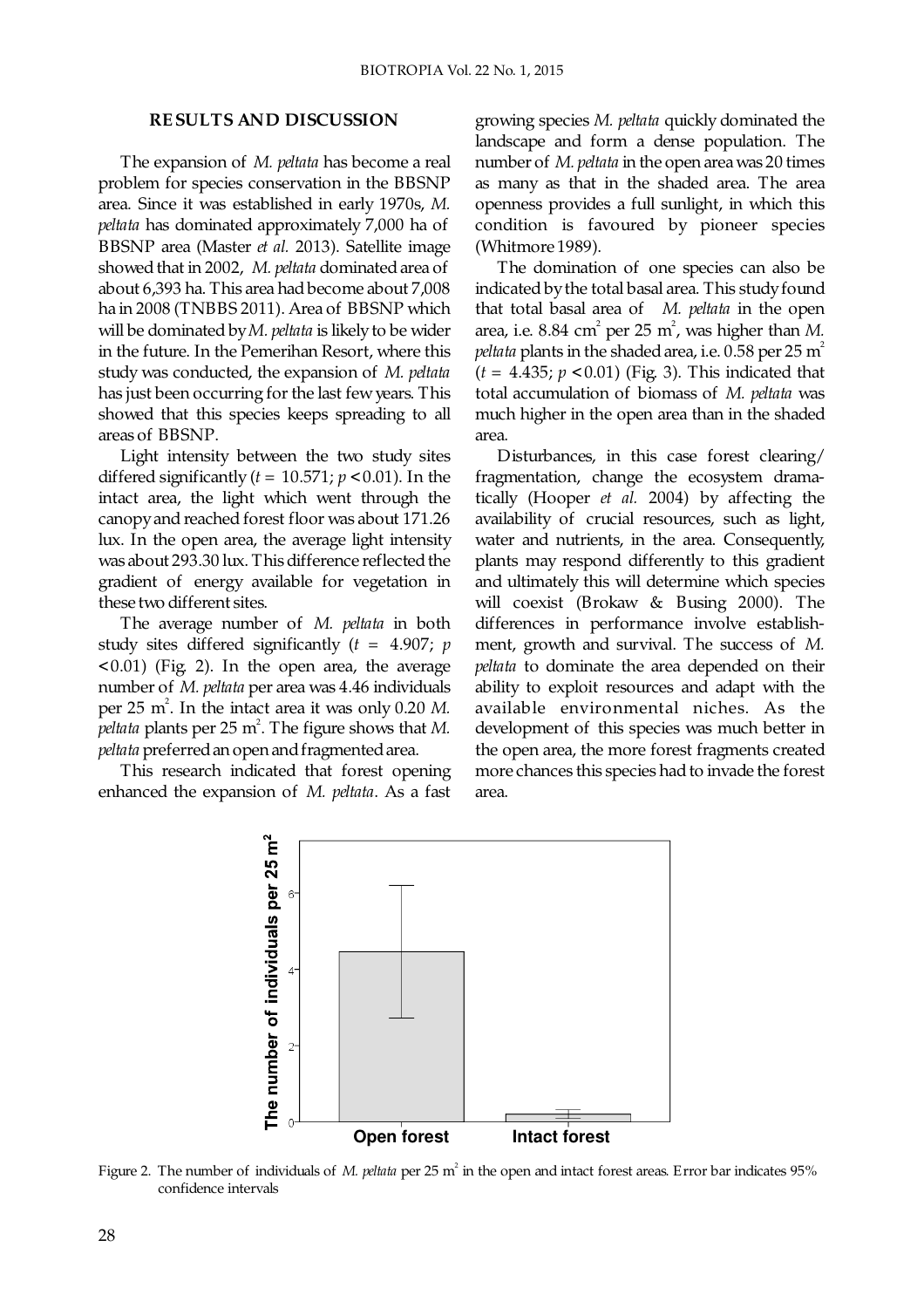

Figure 3. Total basal area of M. peltata per 25 m<sup>2</sup> in the open and intact forest areas. Error bar indicates 95% confidence intervals

Table 1. The percentage of canopy density of trees/shrubs occupied by *M. peltata* in the two sites of observation

| Ind            | Open forest            |                                  | Intact forest          |                                  |
|----------------|------------------------|----------------------------------|------------------------|----------------------------------|
|                | Canopy diameter<br>(m) | Percentage of canopy<br>coverage | Canopy diameter<br>(m) | Percentage of canopy<br>coverage |
| $\mathbf{1}$   | 4                      | 86.79                            | 3                      | 69.20                            |
| $\overline{2}$ | 3                      | 77.47                            | 7                      | 58.37                            |
| 3              | 4                      | 72.48                            | 4                      | 86.40                            |
| 4              | 4                      | 80.96                            | 7                      | 86.25                            |
| 5              | 3                      | 74.92                            | 4                      | 82.71                            |
| 6              | 4                      | 74.13                            | 2                      | 86.75                            |
| 7              | 3                      | 68.25                            | 3                      | 79.45                            |
| 8              | 4                      | 75.58                            | 5                      | 81.58                            |
| 9              | 3                      | 74.25                            | 7                      | 58.80                            |
| $10\,$         | 4                      | 77.03                            | 4                      | 86.85                            |
| Average        |                        | 76.19                            |                        | 77.63                            |

 Canopy of the host plants occupied by *M. peltata* had high canopy density. The average percentage of canopy coverage of *M. peltata* occupied trees/shrubs was 76.19% in the open area and 77.63% in the shaded area (Table 1). In comparison, surrounding trees/shrubs which were not occupied by M. peltata had only about 30–50% canopy coverage. This showed that *M. peltata* had covered the host canopy severely, which subsequently might affect the growth of those trees or shrubs.

Wood density of *M. peltata* was 0.6 g/cm<sup>3</sup> (Table 2). In comparison, the value of water density as a standard at  $4^{\circ}$ C F was  $1 \text{ g/cm}^3$ . Hence, the value of wood density of *M. peltata* was categorized low. The value of SLA of *M. peltata* was  $160.33 \text{ cm}^2/\text{g}$  (Table 2). Compared with other climbing species, this value was very high. Observations on *Freycinetia excelsa* and *Raphidophora australasica* showed that their SLA values were 9.74 cm<sup>2</sup>/g and 16.36 cm<sup>2</sup>/g, respectively (Yansen 2012).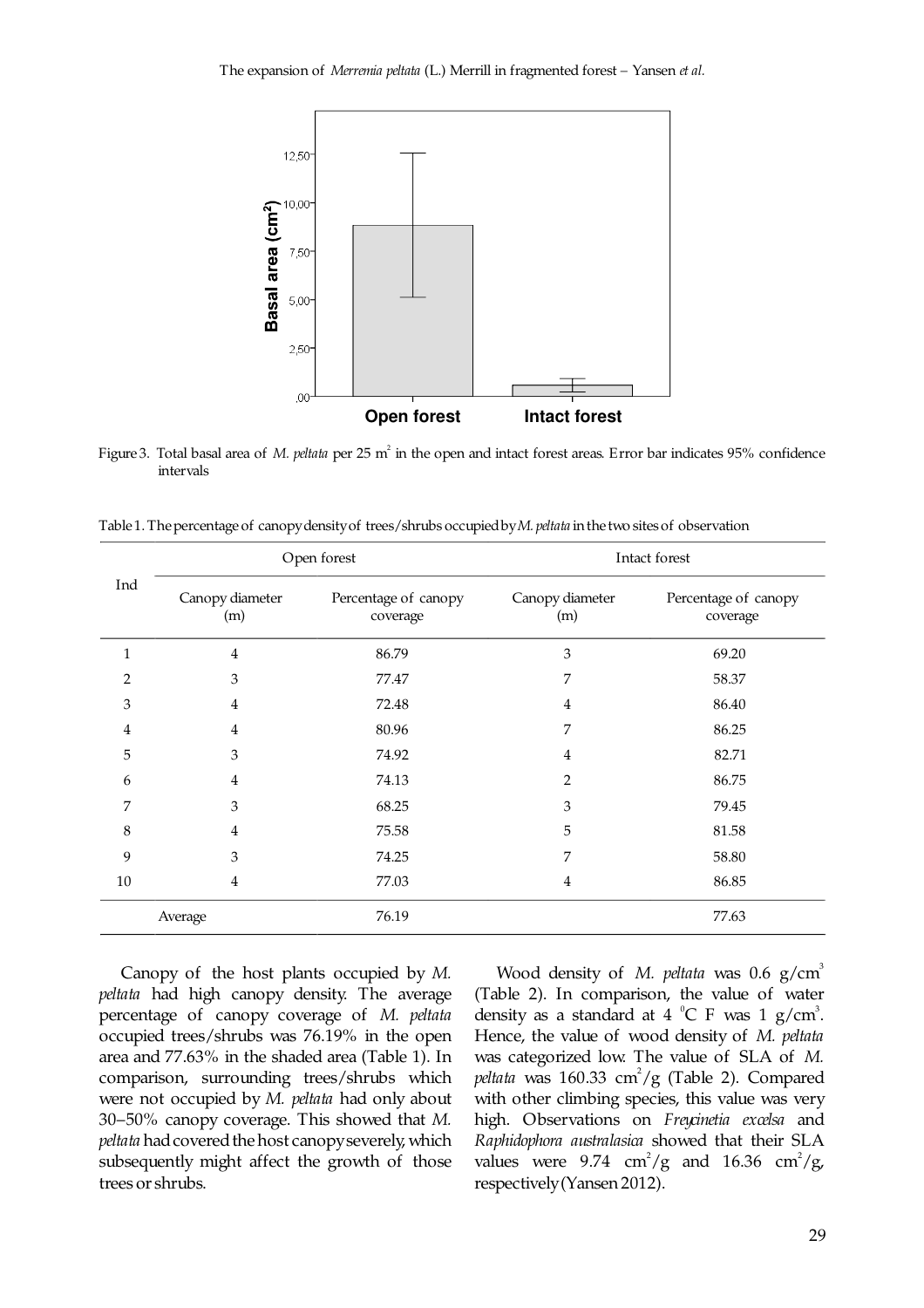#### BIOTROPIA Vol. 22 No. 1, 2015

| No. | Observed characters | Value + SE                         |
|-----|---------------------|------------------------------------|
|     | Specific leaf area  | $160.30 + 4.80$ cm <sup>2</sup> /g |
| ∸   | Wood density        | $0.60 \pm 0.03$ g/cm <sup>3</sup>  |

Table 2. Specific leaf area and wood density (with standard errors) of *M. peltata*



Figure 4. The transverse section through stem xylem tissue of M. peltata showing its vessels (V)

SLA is commonly found to have a significant negative correlation with leaf thickness (Vile et al. 2005). Leaves with high SLA (i.e. low leaf mass area/LMA), are usually thinner and have low tissue density and low leaf construction cost (Osunkoya et al. 2010). On the other hand, thicker leaves (i.e. lower SLA/higher LMA) may correlate to longevity of leaf life span (Chabot & Hicks 1982; Putz et al. 1995; Mediavilla et al. 2001), high construction cost (Westoby et al. 2002) and more drought tolerance (Salleo  $&$  Lo Gullo 1990; Mediavilla et al. 2001). The leaf turn-over of *M*. *peltata* is fast; hence it can grow very quickly in a short time.

The average diameter of the *M. peltata* xylem vessels was 292 µm (Fig. 4). The vessel size class distribution showed that about 40% of vessels in *M. peltata* stem had a diameter greater than 300 μm. However, over 300 μm vessels in fact

provided about 70% of the hydraulic conductance (Fig. 5). The average vessel diameters of M. *peltata* are also higher than several climbing plants studied by Fisher et al. (2002) and Yansen (2012) (Table 3). These findings indicated that the ability of M. peltata stem to conduct water was high which significantly contributed to the ability of this species to grow faster.

The ecophysiological characters of *M. peltata*  show that this species does not invest too much on structural strength and it tends to grow faster. This indicates that this species is categorized as ruderal (Grime 2002) which dominates the disturbed areas but it will not persist in the long term when the forest area becomes more intact and shaded. Therefore, an ecological engineering is needed to reduce the domination of this species in the area.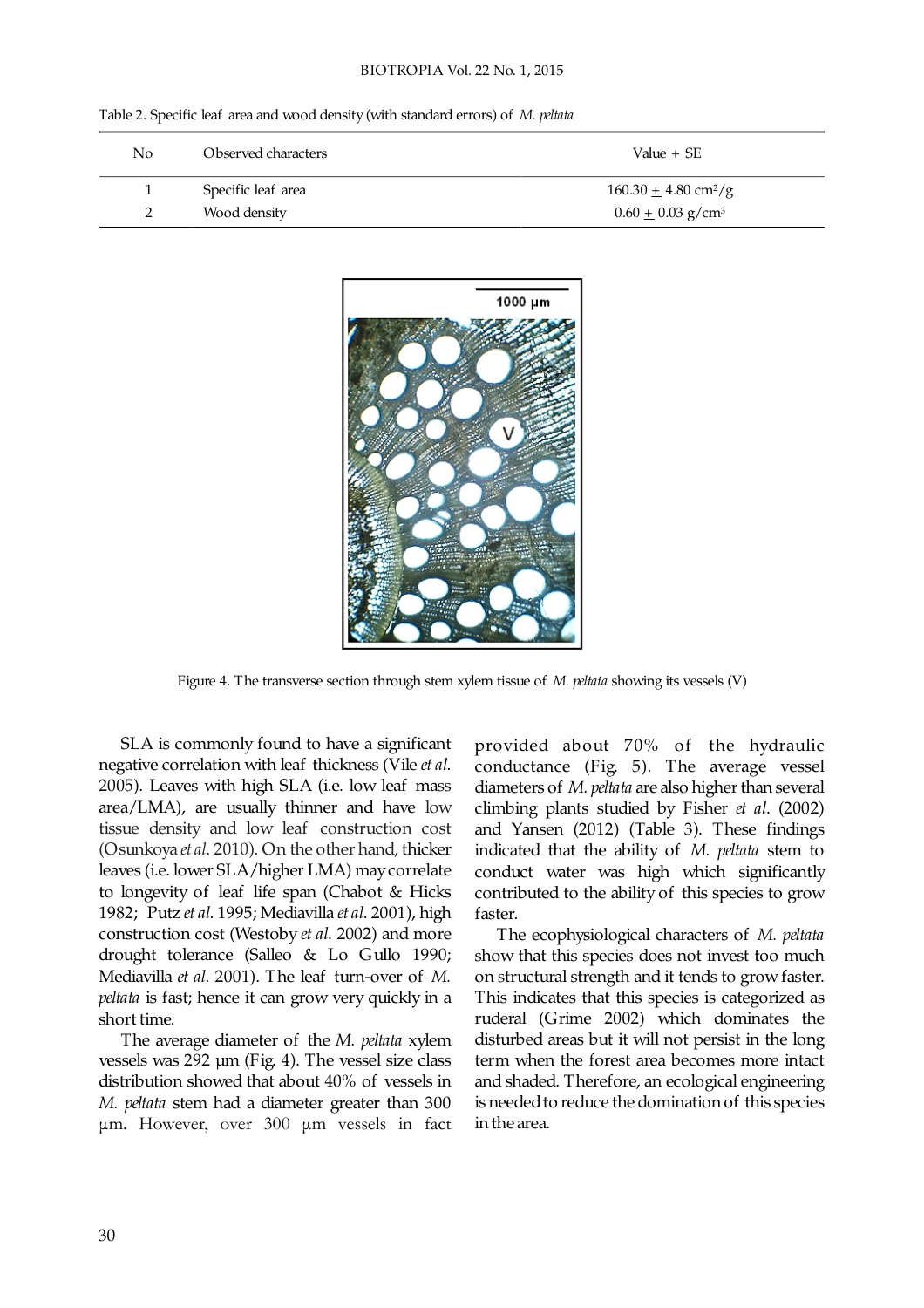

Figure 5. Distributions of stem vessel diameters of *M. peltata* in 10 μm size classes. The graphs show the number of vessels of each size class as a percentage of the total vessel number (%N) and the theoretical contribution of each size class to hydraulic conductance  $(2D^4)$  of the stem. The hypothetical contribution to conductance was calculated by summing the diameters of vessels in each size class to the fourth power (Hagen-Poiseuille Law) (Tyree & Zimmerman 2002).

Table 3. Average diameter of vessels of several climbing rattans (1-6), climbing pandanus (7) and climbing aroid (8) compared to currently studied species (9) (Fisher et al. 2002; Yansen 2012).

| No. | Species                    | Average diameter of vessels (µm) |
|-----|----------------------------|----------------------------------|
|     | Calamus insignis           | 213                              |
|     | Daemono ropshystrix        | 243                              |
| 3   | Korthalsia echinometra     | 380                              |
| 4   | Korthalsia rigida          | 532                              |
| 5   | Korthalsia rostrata        | 205                              |
| 6   | Plectocomia elongate       | 458                              |
|     | Freycinetia excelsa        | 150                              |
| 8   | Rhaphidophora australasica | 170                              |
| 9   | Merremia peltata           | 292                              |

#### **CONCLUSIONS**

 The differences in population attributes of *M. peltata* in the open and intact forests indicated that the expansion of this species was enhanced by forest fragmentation. It grew quickly in open area. The ecophysiological characters of M. peltata also supported the ability of this species to become a strong invader and competitor in a short-time. If more forest fragments were created, this species had more chances to invade the forest area. As the domination of this species had significant ecological consequences, a long term observation on population and growth dynamics was essential. Therefore, the application of appropriate

ecological approaches to overcome the domination of this species could be applied.

### **ACKNOWLE DGE ME NTS**

 This research was fully funded by the Directorate of Higher Education, the Ministry of Education and Culture, Republic of Indonesia, in which the authors thanked the institution. The authors also thanked Candra Lumbagaol and Ahmad Ritonga for their assistance in the field. This project was conducted in Bukit Barisan Selatan National Park and we thanked the BBSNP office that had granted permit to access the conservation area.